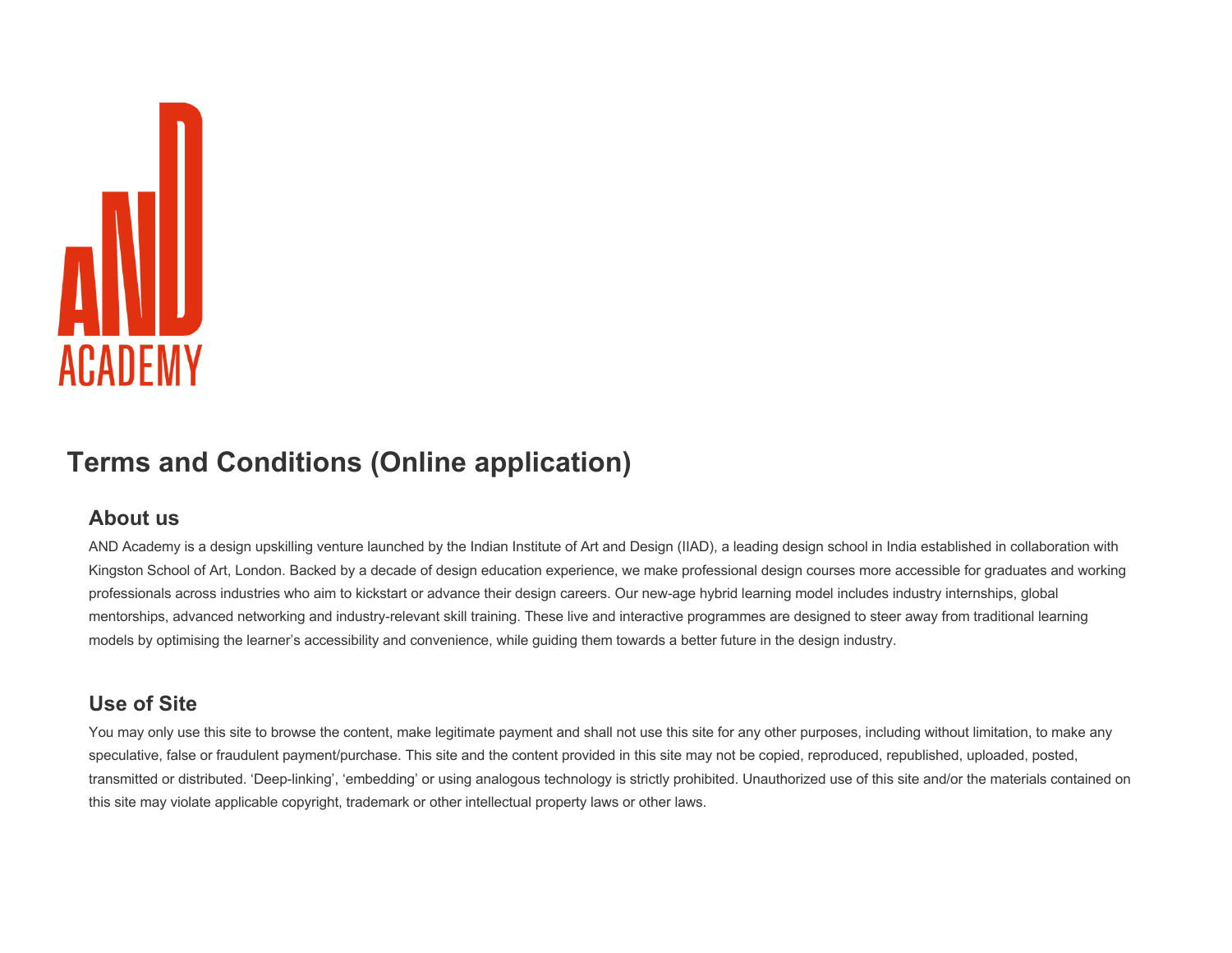#### **Disclaimer of Warranty**

The contents of this site are provided "as is" without warranty of any kind, either expressed or implied, including but not limited to warranties of such transactions/ purchases, fitness for a purpose and non-infringement. The owner of this site, the authors of these contents and in general anybody connected to this site in any way, from now on collectively called "Providers", assume no responsibility for errors or omissions in these contents. The Providers further do not warrant, guarantee or make any representation regarding the safety, reliability, accuracy, correctness or completeness of these contents. The Providers shall not be liable for any direct, indirect, general, special, incidental or consequential damages (including -without limitation- data loss, lost revenues and lost profit) which may result from the inability to use or the correct or incorrect use, abuse, or misuse of these contents, even if the Providers have been informed of the possibilities of such damages. The Providers cannot assume any obligation or responsibility. The use of these contents is forbidden in those places where the law does not allow this disclaimer to take full effect.

#### **Our Rights**

We reserve the right to:

- Modify or withdraw, temporarily or permanently, the Website (or any part of) with or without notice to you and you confirm that we shall not be liable to you or anythird party for any modification to or withdrawal of the Website; and/or
- Change these Conditions from time to time, and your continued use of the Website (or any part of) following such change shall be deemed to be your acceptance of such change. It is your responsibility to check regularly to determine whether the Conditions have been changed. If you do not agree to any change to the conditions then you must immediately stop using the Website.
- We will use our reasonable endeavors to maintain the Website. The Website is subject to change from time to time. You will not be eligible for any compensation because you cannot use any part of the website or because of a failure, suspension or withdrawal of all or part of the Website due to circumstances beyond our control.

# **Privacy Policy**

We are committed to protecting your privacy. This privacy policy applies to all the web pages related to this website. All the information gathered in the online forms on the website is used to personally identify users that subscribe to this service. The information will not be used for anything other than which is stated in the Terms & Conditions of use for this service. None of the information will be sold or made available to anyone. The Site may collect certain information about your visit, such as the name of the Internet service provider and the Internet Protocol (IP) address through which you access the Internet; the date and time you access the Site; the pages that you access while at the Site and the Internet address of the Web site from which you linked directly to our site. This information is used to help improve the Site, analyze trends, and administer the Site. We may need to change this policy from time to time in order to address new issues and reflect changes on our site. We will post those changes here so that you will always know what information we gather, how we might use that information, and whether we will disclose that information to anyone. Please refer back to this policy regularly. If you have any questions or concerns about our privacy policy, please send us an E-mail. By using this website, you signify your acceptance of our Privacy Policy. If you do not agree to this policy, please do not use our site. Your continued use of the website following the posting of changes to these terms will mean that you accept those changes.